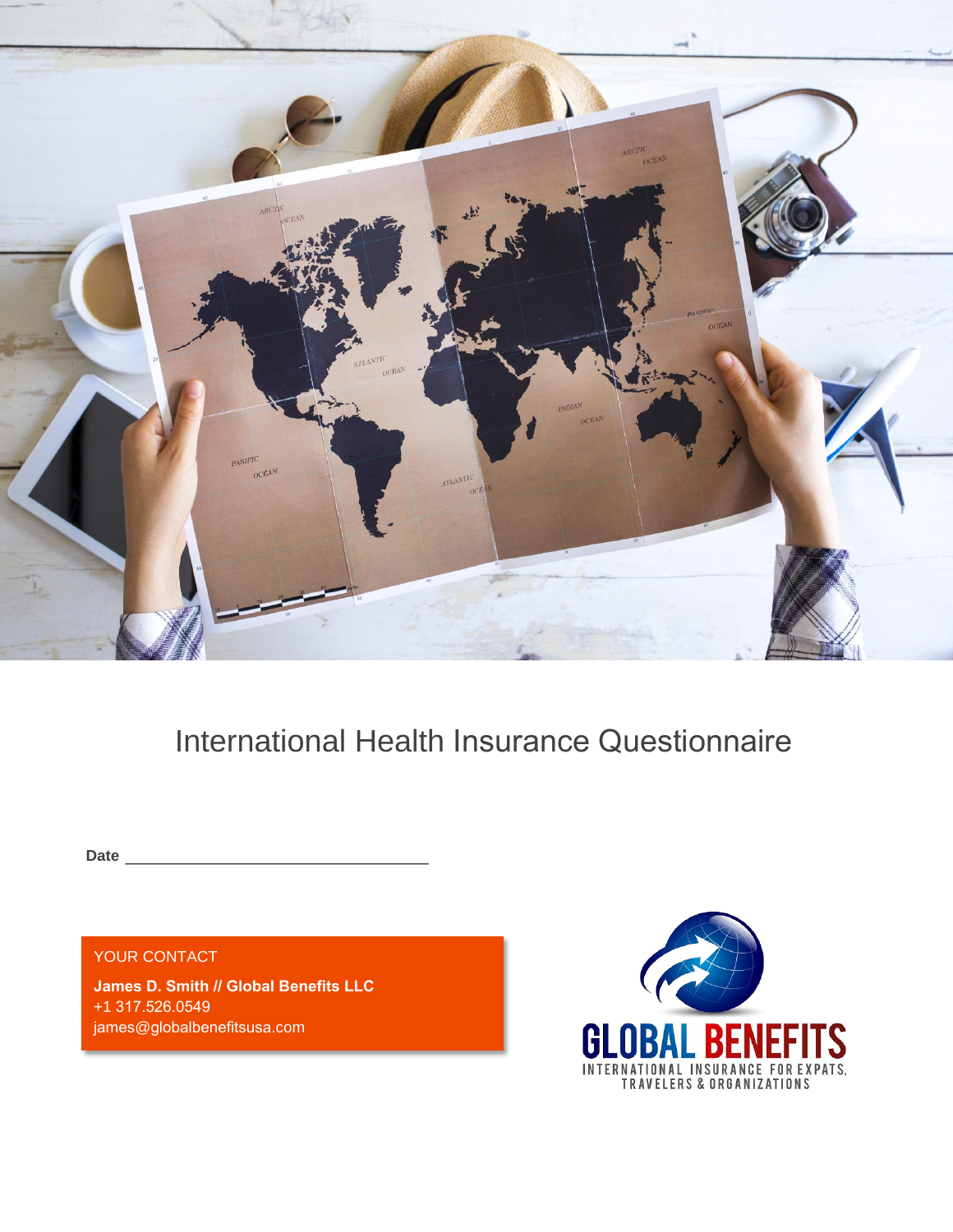## PLEASE COMPLETE THIS QUESTIONNAIRE

#### **PERSONAL INFORMATION**

|                                                                                                          |                                               | <b>LAST NAME:</b> The contract of the contract of the contract of the contract of the contract of the contract of the contract of the contract of the contract of the contract of the contract of the contract of the contract of t |  |  |  |  |  |  |  |  |
|----------------------------------------------------------------------------------------------------------|-----------------------------------------------|-------------------------------------------------------------------------------------------------------------------------------------------------------------------------------------------------------------------------------------|--|--|--|--|--|--|--|--|
|                                                                                                          |                                               |                                                                                                                                                                                                                                     |  |  |  |  |  |  |  |  |
|                                                                                                          |                                               |                                                                                                                                                                                                                                     |  |  |  |  |  |  |  |  |
|                                                                                                          |                                               |                                                                                                                                                                                                                                     |  |  |  |  |  |  |  |  |
|                                                                                                          |                                               |                                                                                                                                                                                                                                     |  |  |  |  |  |  |  |  |
|                                                                                                          |                                               | HOME COUNTRY: NATURAL PROPERTY AND THE SERVICE OF THE SERVICE OF THE SERVICE OF THE SERVICE OF THE SERVICE OF THE SERVICE OF THE SERVICE OF THE SERVICE OF THE SERVICE OF THE SERVICE OF THE SERVICE OF THE SERVICE OF THE SER      |  |  |  |  |  |  |  |  |
| <b>OCCUPATION CLASS CODE</b> if Long Term Disability benefit is elected only                             |                                               |                                                                                                                                                                                                                                     |  |  |  |  |  |  |  |  |
| □ CLASS 1 100% office-based                                                                              |                                               | $\Box$ CLASS 3 working outside of an office environment for at least 15% but                                                                                                                                                        |  |  |  |  |  |  |  |  |
| $\Box$ CLASS 2 office based with less than 15% of work period<br>spent outside of the office environment |                                               | less than 50% of work period<br>$\Box$ CLASS 4 working outside of an office environment for 50% or more of the<br>work period                                                                                                       |  |  |  |  |  |  |  |  |
| <b>DEPENDENT(S) INFORMATION</b>                                                                          |                                               |                                                                                                                                                                                                                                     |  |  |  |  |  |  |  |  |
| <b>DEPENDENT 1</b>                                                                                       |                                               |                                                                                                                                                                                                                                     |  |  |  |  |  |  |  |  |
| <b>GENDER</b> $\Box$ MALE $\Box$ FEMALE                                                                  | FULL-TIME STUDENT: $\Box$ YES $\Box$ NO       |                                                                                                                                                                                                                                     |  |  |  |  |  |  |  |  |
|                                                                                                          |                                               |                                                                                                                                                                                                                                     |  |  |  |  |  |  |  |  |
| COUNTRY OF RESIDENCE: NAMEL AND THE RESIDENCE: NAMEL AND THE RESIDENCE: NAMEL AND THE RESIDENCE:         |                                               |                                                                                                                                                                                                                                     |  |  |  |  |  |  |  |  |
| <b>DEPENDENT 2</b>                                                                                       |                                               |                                                                                                                                                                                                                                     |  |  |  |  |  |  |  |  |
| <b>GENDER</b> $\Box$ MALE $\Box$ FEMALE                                                                  | FULL-TIME STUDENT: $\square$ YES $\square$ NO |                                                                                                                                                                                                                                     |  |  |  |  |  |  |  |  |
|                                                                                                          |                                               |                                                                                                                                                                                                                                     |  |  |  |  |  |  |  |  |
|                                                                                                          |                                               |                                                                                                                                                                                                                                     |  |  |  |  |  |  |  |  |
| <b>DEPENDENT 3</b>                                                                                       |                                               |                                                                                                                                                                                                                                     |  |  |  |  |  |  |  |  |
| <b>GENDER</b> $\Box$ MALE $\Box$ FEMALE                                                                  | FULL-TIME STUDENT: $\Box$ YES $\Box$ NO       |                                                                                                                                                                                                                                     |  |  |  |  |  |  |  |  |
|                                                                                                          |                                               |                                                                                                                                                                                                                                     |  |  |  |  |  |  |  |  |
|                                                                                                          |                                               |                                                                                                                                                                                                                                     |  |  |  |  |  |  |  |  |
| <b>DEPENDENT 4</b>                                                                                       |                                               |                                                                                                                                                                                                                                     |  |  |  |  |  |  |  |  |
| <b>GENDER <math>\Box</math> MALE <math>\Box</math> FEMALE</b>                                            | FULL-TIME STUDENT: $\square$ YES $\square$ NO |                                                                                                                                                                                                                                     |  |  |  |  |  |  |  |  |
|                                                                                                          |                                               |                                                                                                                                                                                                                                     |  |  |  |  |  |  |  |  |
| COUNTRY OF RESIDENCE: The COUNTRY HOME COUNTRY:                                                          |                                               |                                                                                                                                                                                                                                     |  |  |  |  |  |  |  |  |
|                                                                                                          |                                               |                                                                                                                                                                                                                                     |  |  |  |  |  |  |  |  |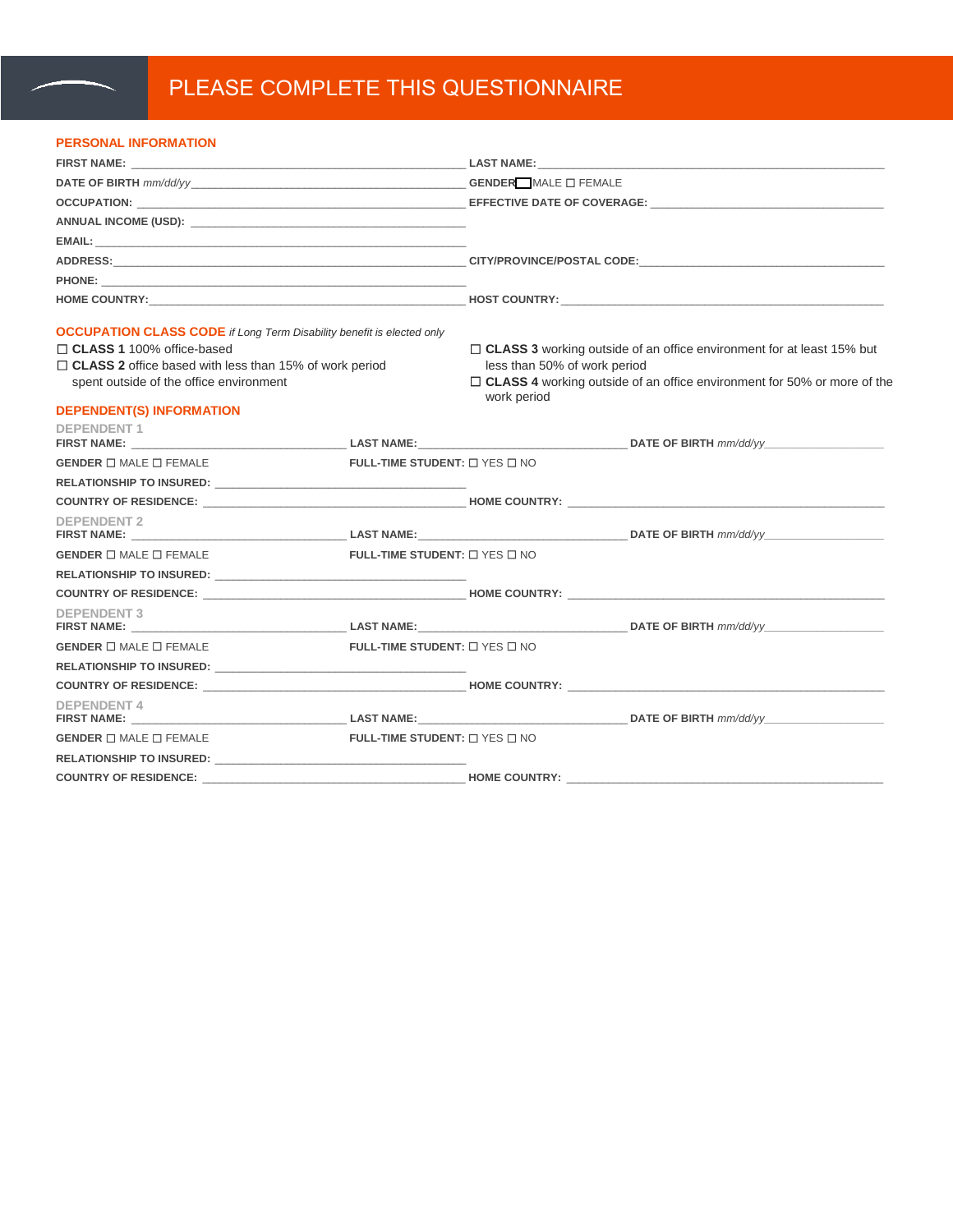

#### **PRIMARY INSURED MEDICAL QUESTIONNAIRE**

| a)<br>b)<br>C)<br>d)<br>e)<br>f)<br>g)<br>Diabetes, sugar in urine or thyroid disorder?<br>h)<br>i)<br>Urine, kidney or bladder disorder?<br>j)<br>Anemia, bleeding or blood disorder?<br>Difficulty with eyes or ears?<br>k)<br>$\vert$ ) | 1. Have you ever received any treatment (including taking pills, injections or other medication) for, consulted a physician for, or been diagnosed as having:<br>Dizzy spells, epilepsy, and neurological disorder, psychiatric or mental disorder?<br>Asthma, chronic cough, shortness of breath, or convulsion?<br>High blood pressure? If yes, provide BP readings for the past 12 months<br>Pain in chest, stroke, angina, heart disorder or circulatory problems?<br>Ulcer, liver disorder, colitis, chronic diarrhea, hepatitis or any digestive disorder?<br>Arthritis, rheumatism, gout, neck or back problems, disc disease, joint or bone disorder?<br>Cancer, tumor, leukemia, enlarged, glands or lymph nodes?<br>Acquired Immune Deficiency Syndrome (AIDS) or AIDS Related Complex (ARC)?<br>m) A positive HIV (Human Immune Deficiency Syndrome) test?<br>2. a. Indicate your average weekly consumption of alcohol Beer ______ oz; Wine _____ oz; Liquor _____ oz |  |  | Yes<br>о<br>$\Box$<br>о<br>$\Box$<br>α<br>о<br>$\Box$<br>$\Box$<br>$\Box$<br>$\Box$<br>$\Box$<br>α<br>◘ | No<br>0<br>α<br>α<br>$\Box$<br>α<br>α<br>$\Box$<br>$\Box$<br>$\blacksquare$<br>$\Box$<br>$\Box$<br>$\Box$<br>о |
|--------------------------------------------------------------------------------------------------------------------------------------------------------------------------------------------------------------------------------------------|-----------------------------------------------------------------------------------------------------------------------------------------------------------------------------------------------------------------------------------------------------------------------------------------------------------------------------------------------------------------------------------------------------------------------------------------------------------------------------------------------------------------------------------------------------------------------------------------------------------------------------------------------------------------------------------------------------------------------------------------------------------------------------------------------------------------------------------------------------------------------------------------------------------------------------------------------------------------------------------|--|--|---------------------------------------------------------------------------------------------------------|----------------------------------------------------------------------------------------------------------------|
|                                                                                                                                                                                                                                            | b. Have you ever been advised to stop drinking alcohol or to drink less?                                                                                                                                                                                                                                                                                                                                                                                                                                                                                                                                                                                                                                                                                                                                                                                                                                                                                                          |  |  | о                                                                                                       | o                                                                                                              |
| Name of insurance company:<br>4. a. Do you have an annual check-up?                                                                                                                                                                        | 3. a. Have you ever been refused life or health insurance or been offered it on special term?                                                                                                                                                                                                                                                                                                                                                                                                                                                                                                                                                                                                                                                                                                                                                                                                                                                                                     |  |  | α                                                                                                       | о                                                                                                              |
| If yes provide results:                                                                                                                                                                                                                    |                                                                                                                                                                                                                                                                                                                                                                                                                                                                                                                                                                                                                                                                                                                                                                                                                                                                                                                                                                                   |  |  | α                                                                                                       | o                                                                                                              |
| Within the past 5 years, have you:                                                                                                                                                                                                         | 5. a. Except for an annual checkup, consulted a doctor or other health practitioner, submitted to an ECG, blood tests, x-rays or other tests?<br>b. Received or applied for disability benefits for 3 months or longer?<br>c. Had a urinary tract infection or any sexually transmitted disease?                                                                                                                                                                                                                                                                                                                                                                                                                                                                                                                                                                                                                                                                                  |  |  | ο<br>ο<br>о                                                                                             | o<br>ο<br>$\Box$                                                                                               |
| Within the past 12 months, have:<br>6. a. Your duties been modified due to health reasons?<br>c. You used tobacco products?                                                                                                                | b. You been off work for more than 5 consecutive days due to illness or injury?<br>If "Yes" indicate the number per day:                                                                                                                                                                                                                                                                                                                                                                                                                                                                                                                                                                                                                                                                                                                                                                                                                                                          |  |  | о<br>α<br>o                                                                                             | α<br>α<br>α                                                                                                    |
| 9. For women:<br>a. Are you pregnant?                                                                                                                                                                                                      | 7. a. Within the past 10 years have you used cocaine, heroin, or other narcotics, marijuana, LSD or amphetamines?<br>8. a. Are you presently under medical treatment by diet, medicine, or other means?<br>b. You engage in any of the following activities: skydiving, scuba diving, vehicle or boat racing, or aviation except as a passenger?<br>b. Have you ever had any complications of pregnancy?<br>10. In the past 12 months have you experienced any symptoms that you have not yet sought medical attention for?<br>For each "Yes" answer above, please give full details below Attach a separate signed and dated sheet of paper if necessary                                                                                                                                                                                                                                                                                                                         |  |  | ο<br>α<br>◘<br>α<br>о<br>$\Box$<br>$\Box$                                                               | о<br>α<br>о<br>$\Box$<br>α<br>Ξ<br>$\Box$                                                                      |
|                                                                                                                                                                                                                                            |                                                                                                                                                                                                                                                                                                                                                                                                                                                                                                                                                                                                                                                                                                                                                                                                                                                                                                                                                                                   |  |  |                                                                                                         |                                                                                                                |
|                                                                                                                                                                                                                                            | <b>DETAILS</b>                                                                                                                                                                                                                                                                                                                                                                                                                                                                                                                                                                                                                                                                                                                                                                                                                                                                                                                                                                    |  |  |                                                                                                         |                                                                                                                |
| QUESTION DATE                                                                                                                                                                                                                              |                                                                                                                                                                                                                                                                                                                                                                                                                                                                                                                                                                                                                                                                                                                                                                                                                                                                                                                                                                                   |  |  |                                                                                                         |                                                                                                                |
| <b>DETAILS</b>                                                                                                                                                                                                                             |                                                                                                                                                                                                                                                                                                                                                                                                                                                                                                                                                                                                                                                                                                                                                                                                                                                                                                                                                                                   |  |  |                                                                                                         |                                                                                                                |
|                                                                                                                                                                                                                                            | QUESTION DATE                                                                                                                                                                                                                                                                                                                                                                                                                                                                                                                                                                                                                                                                                                                                                                                                                                                                                                                                                                     |  |  |                                                                                                         |                                                                                                                |
|                                                                                                                                                                                                                                            | <b>DETAILS Example 20</b>                                                                                                                                                                                                                                                                                                                                                                                                                                                                                                                                                                                                                                                                                                                                                                                                                                                                                                                                                         |  |  |                                                                                                         |                                                                                                                |
|                                                                                                                                                                                                                                            | QUESTION DATE N                                                                                                                                                                                                                                                                                                                                                                                                                                                                                                                                                                                                                                                                                                                                                                                                                                                                                                                                                                   |  |  |                                                                                                         |                                                                                                                |

**DETAILS** \_\_\_\_\_\_\_\_\_\_\_\_\_\_\_\_\_\_\_\_\_\_\_\_\_\_\_\_\_\_\_\_\_\_\_\_\_\_\_\_\_\_\_\_\_\_\_\_\_\_\_\_\_\_\_\_\_\_\_\_\_\_\_\_\_\_\_\_\_\_\_\_\_\_\_\_\_\_\_\_\_\_\_\_\_\_\_\_\_\_\_\_\_\_\_\_\_\_\_\_\_\_\_\_\_\_\_\_\_\_\_\_\_\_\_\_\_\_\_\_\_\_\_\_\_\_\_\_\_\_\_\_